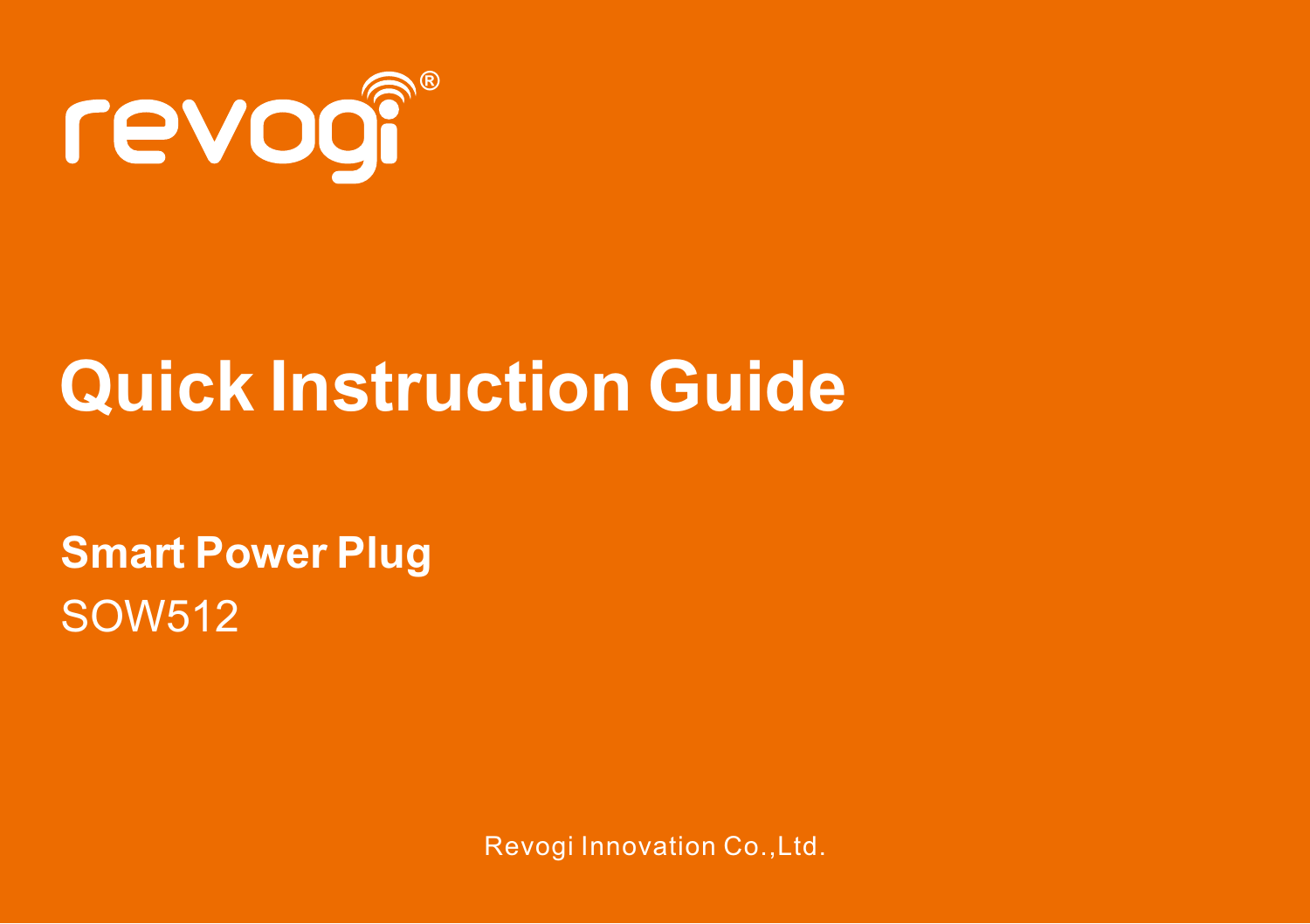### Product introduction

Revogi Smart Power Plug is a simple and exquisite product, based on cloud service through which users can turn home devices on&off and check power consumption from anywhere in the world.

### **Specifications**

Input: 220-240V~, 16A / 50Hz Network: Wi-Fi 802.11 b/g/n Operating Sys: Android: more than 800x480 resolution, Android 4.3+; iOS: iOS8.0+ Model: SOW512 Dimension: 66X116X75 mm Output: 220-240V~, 16A / 50Hz Weight: 165g

Web Browser: IE8+, Safari, Firefox, Chrome and other.

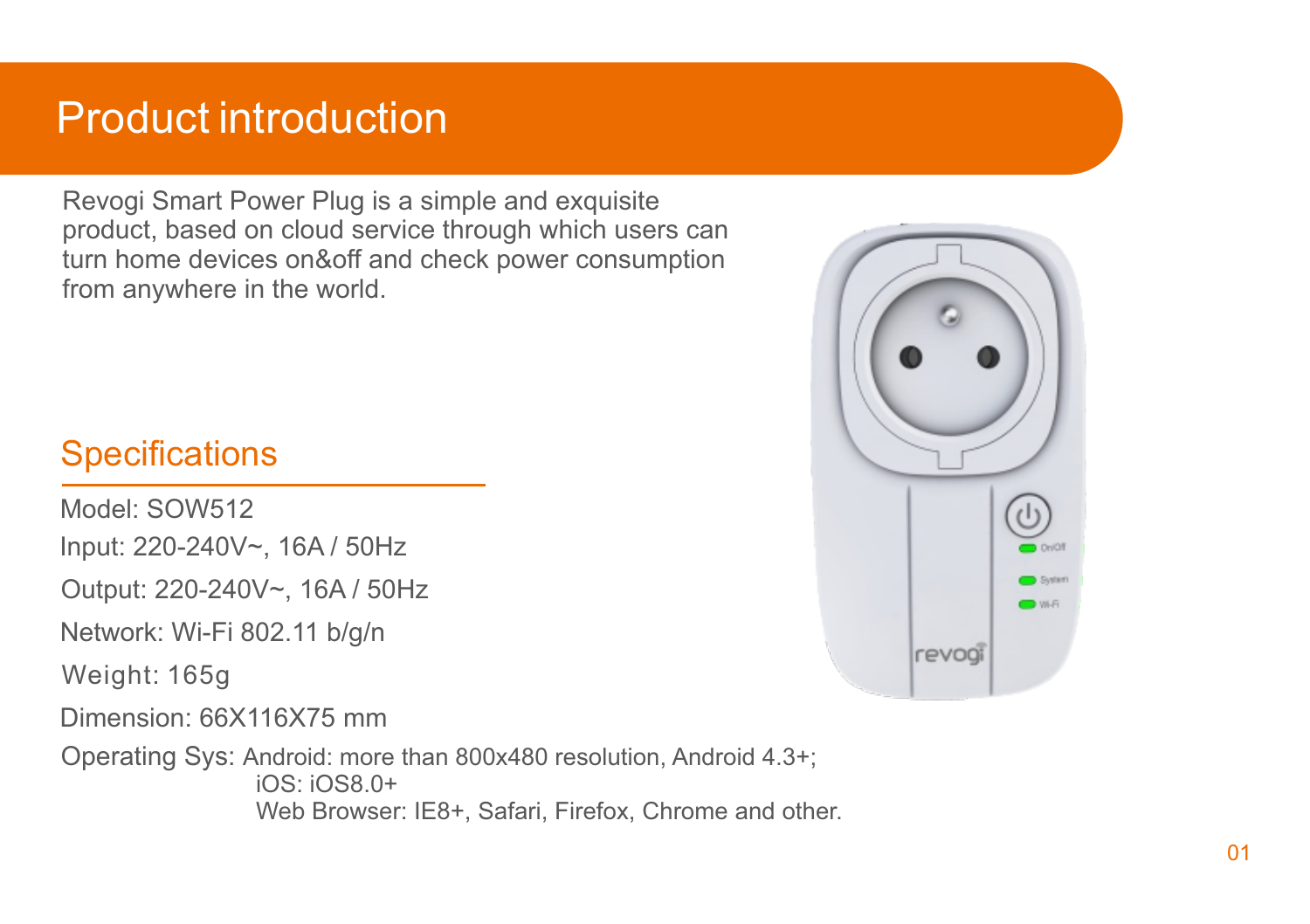| LED                                               | <b>Status</b>                                                                                                | Description                                                                                                                                                    |  |
|---------------------------------------------------|--------------------------------------------------------------------------------------------------------------|----------------------------------------------------------------------------------------------------------------------------------------------------------------|--|
| (h<br>Power LED                                   | Off                                                                                                          | Power Off                                                                                                                                                      |  |
|                                                   | On                                                                                                           | Power On                                                                                                                                                       |  |
| ຣ<br>Wi-Fi LED                                    | On                                                                                                           | Network Linked (device successfully connected)                                                                                                                 |  |
|                                                   | Flashing                                                                                                     | Slow flashing (device is now connecting to your network or the<br>Wi-Fi password is not correct)<br>·Quick flashing (device not connected to your network yet) |  |
| A<br>Ethernet LED                                 | Off                                                                                                          | Unlinked                                                                                                                                                       |  |
|                                                   | On                                                                                                           | Linked                                                                                                                                                         |  |
| <b>Button</b>                                     | Function                                                                                                     |                                                                                                                                                                |  |
| Over-current<br>protection/reset<br><b>Button</b> | The Plug will be automatically powered off for protection is when the current is<br>over 16A.                |                                                                                                                                                                |  |
| Factory default<br>button                         | Keep pressing this button until the Wi-Fi LED is off, and the device will be<br>restored to factory default. |                                                                                                                                                                |  |

# Device Installation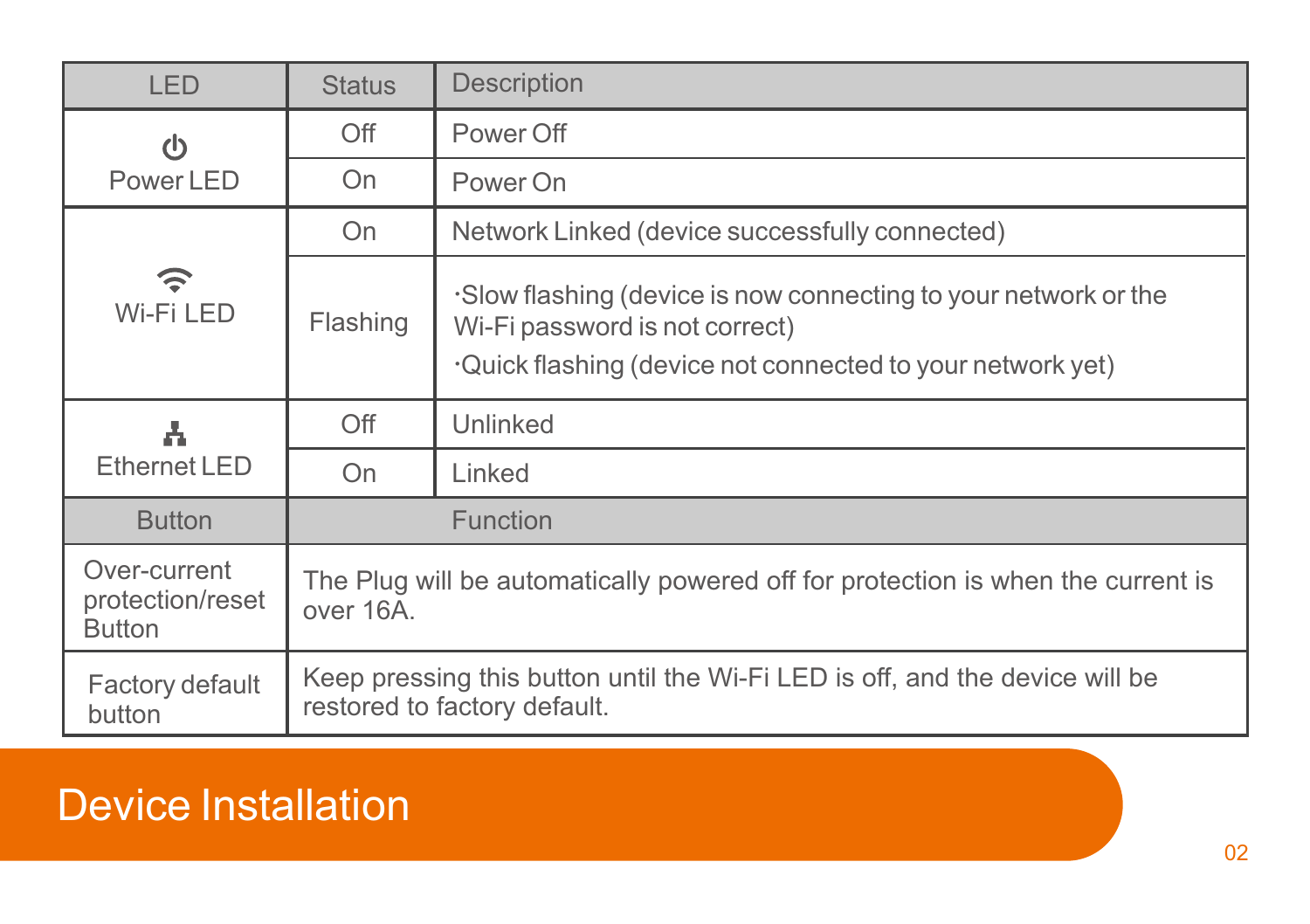### Step 1: Download APP



Scan with your smartphone or search the app store for **RevogiHome.**

Step 2: Plug into the power outlet





Step 3: Operate the APP The power of Smart Plug will be on and wait till the Wi-Fi LED flashes quickly.

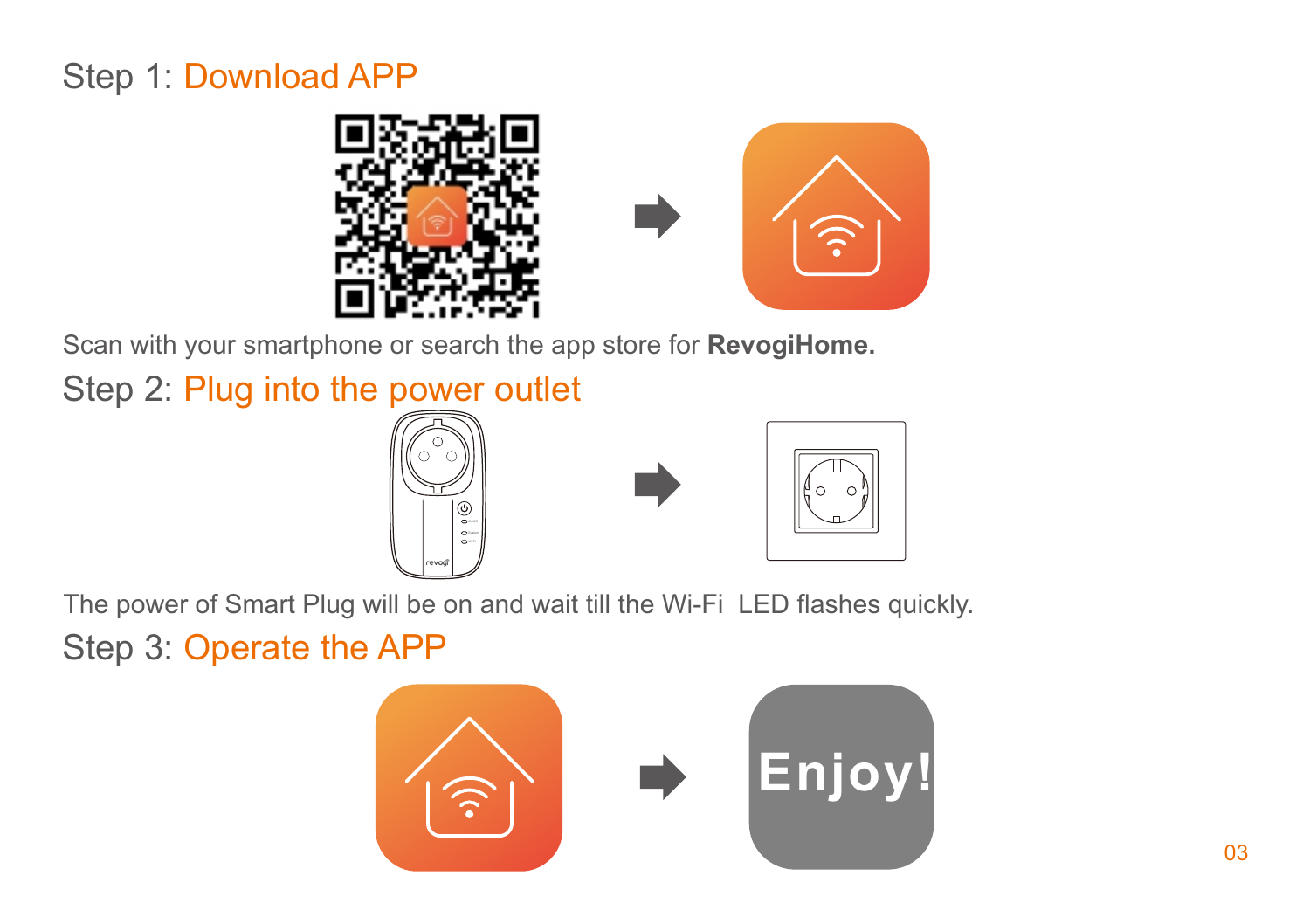### Sign up/ Log in



1. Tap Log in if you already have a Revogi account or any 3rd party account: e.g. Facebook, Twitter etc.

2. Tap sign up and create an account. Enter your valid e-mail address when signing up for a new account.

3. If you forgot your password, reset it with the e-mail that you had used while registering an account.

#### Reset your password

| Reig <sub>9</sub> | 15:53                          | . .             |
|-------------------|--------------------------------|-----------------|
|                   | Forget Password                |                 |
| Email             |                                |                 |
|                   | Old Password/Verification Code | <b>Get Code</b> |
| Password          |                                |                 |
| Confirm Password  |                                |                 |
|                   |                                |                 |
|                   |                                |                 |
|                   | OK                             |                 |
|                   |                                |                 |

Forgot the password to your account? Reset it in these few simple steps:

- 1. Input the e-mail address that you have used when signing up.
- 2. Send verification code to your e-mail.
- 3. Input the verification code.
- 4. Set the new password.  $\frac{0.4}{0.4}$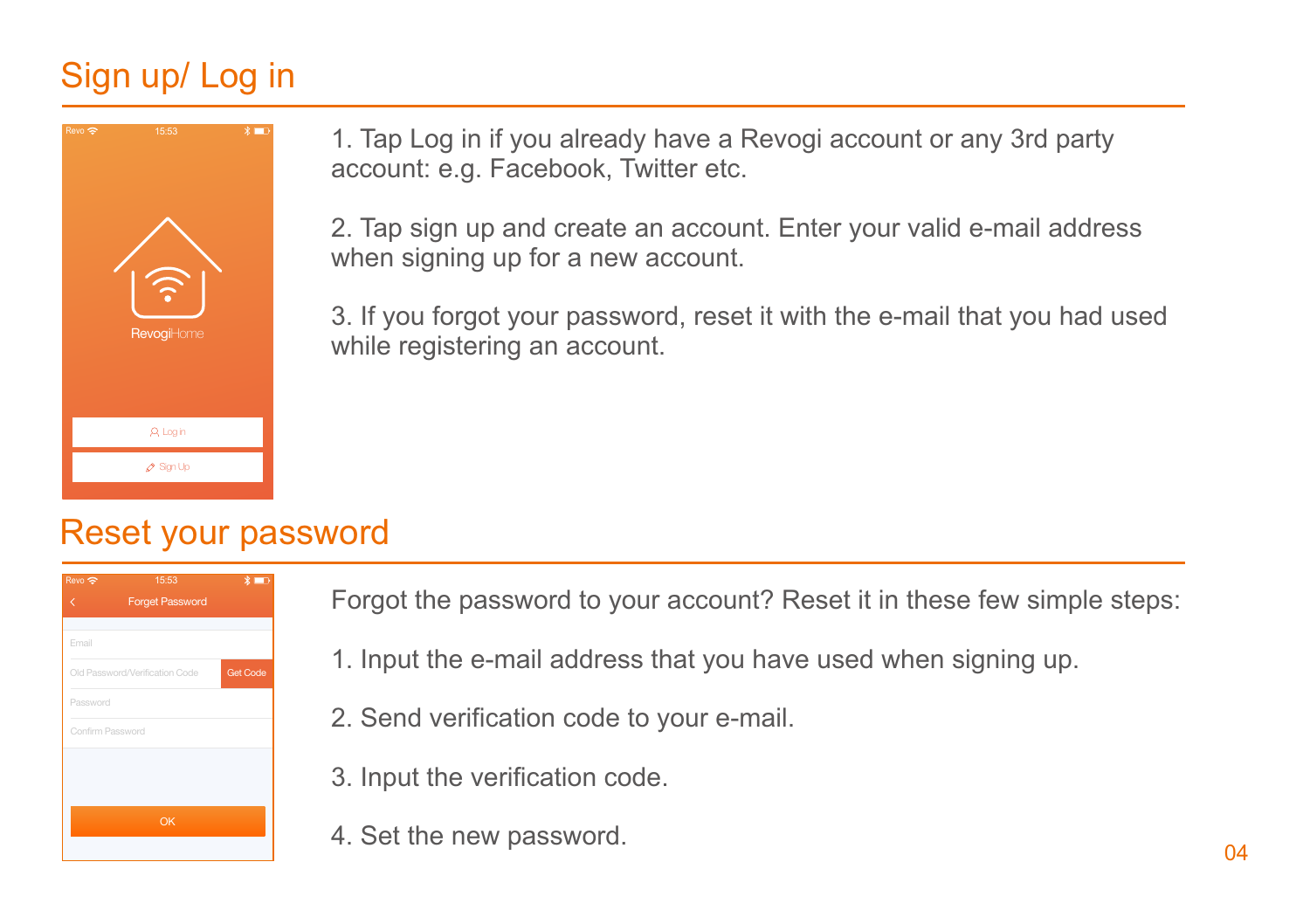# **Functionality**

### Homepage Management



- Tap to enter App Settings:
- Language settings
- Help and Feedback
- Price settings

- About

- Tap to enter Account Settings:
- Change your profile Picture
- Change the name
- Check your account information
- Reset the password
- Log out



Control the plug and check the information about your device. Long press your Smart Plug to enter the device settings.



Tap to add new devices (Currently RevogiHome only supports Revogi Power Strips and Power Plugs).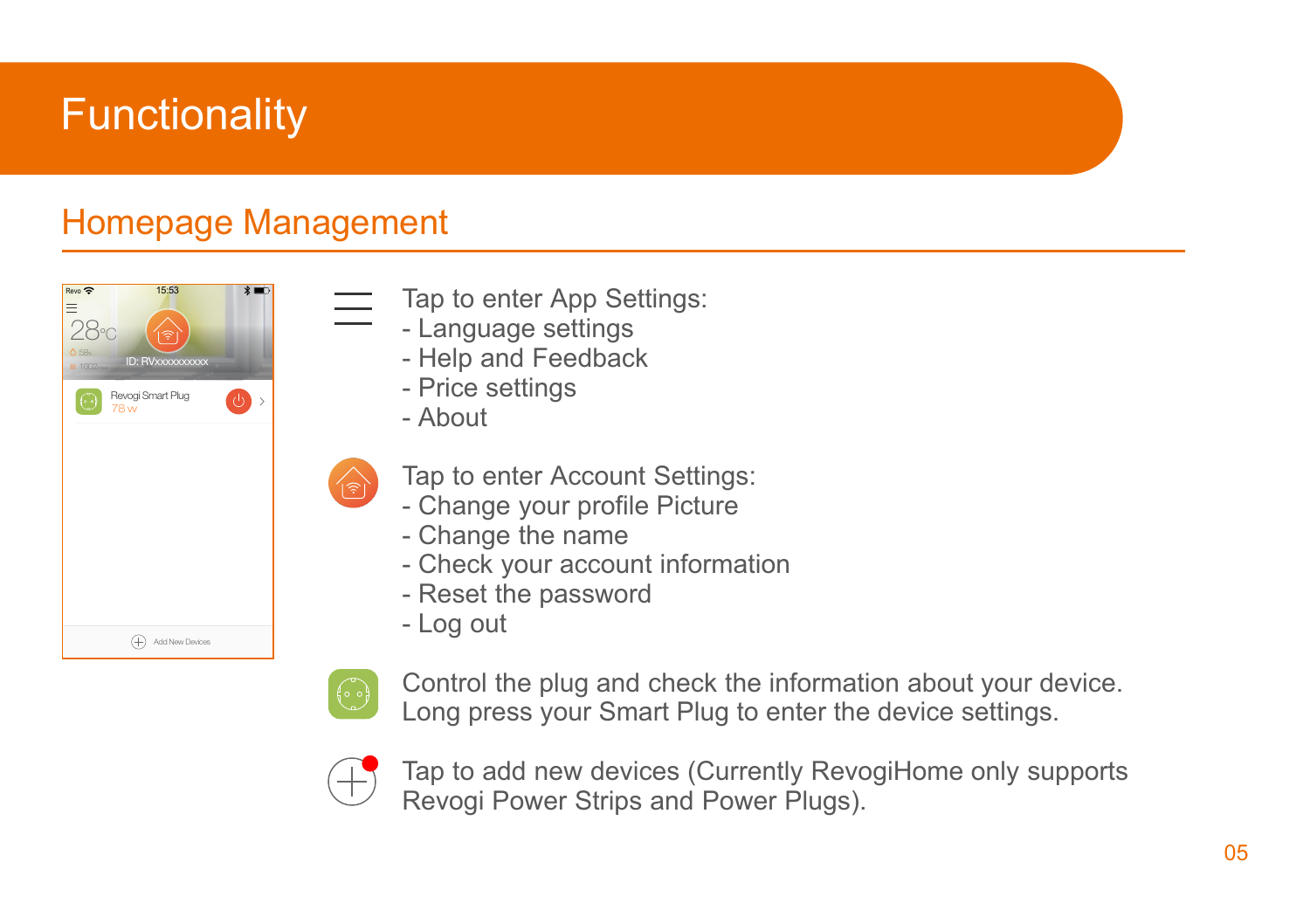# Add New Devices



1. Make sure your smart phone has linked to the Wi-Fi network.

2. Tap Add New Device on Homepage, choose Scan the bar code on the back of device or Add new device manually. Tap on the flashlight icon on the upper right corner if the environment is not bright enough or the scanning has not been successful.

3. Enter the password of your router.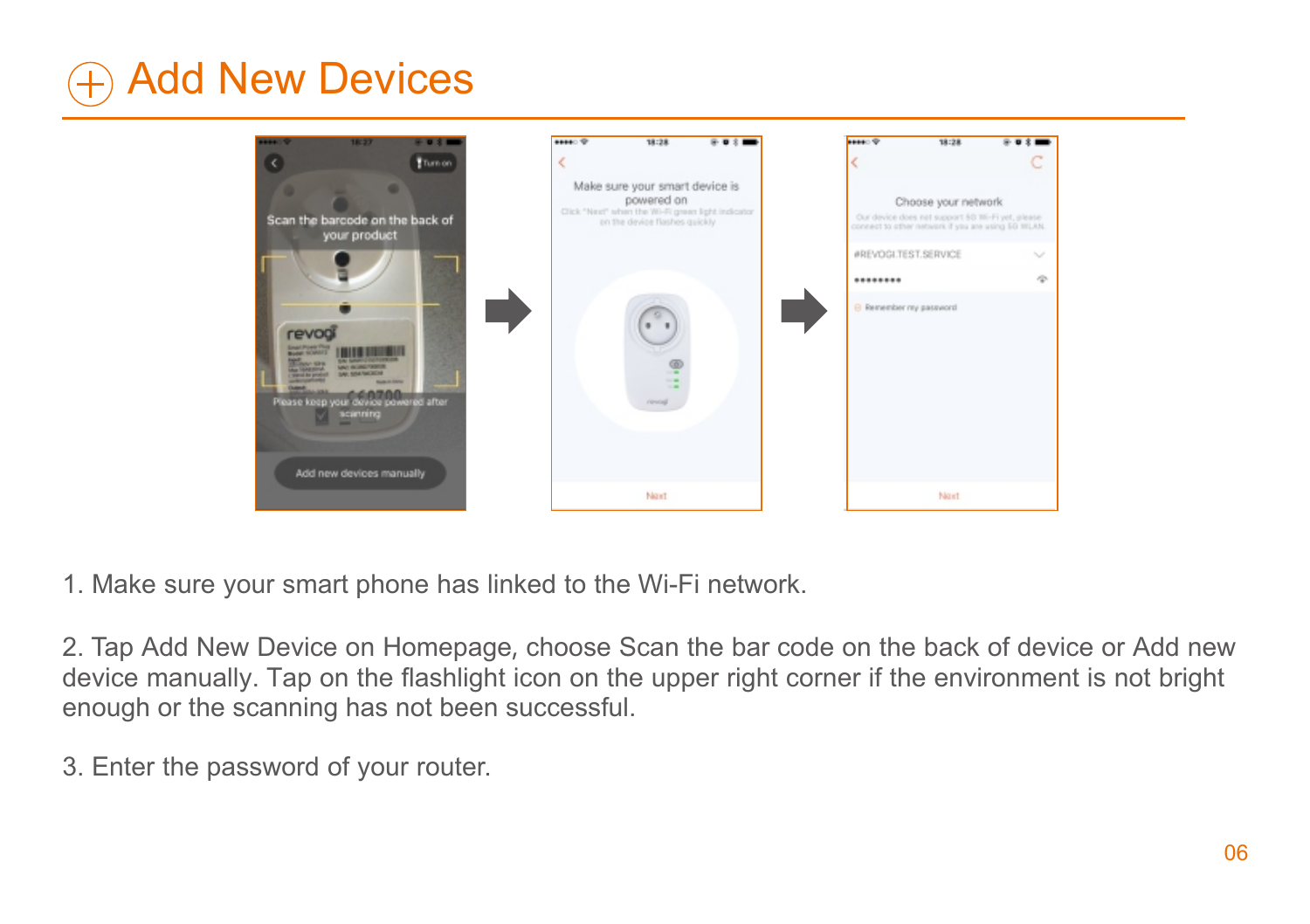### Control your device via web



# http://server.revogi.com/

- 1. Search the web and login with your account and the password registered previously in the app.
- 2. Now you can control your device directly from the browser.

## Factory default reset

Reset the device by pressing the physical button on your Smart Plug until the Wi-Fi light indicator turns off.

You can also reset your device by deleting the device from your device list in the home menu or in the device settings (long press the device listed on the home menu, enter Setting and reset to Factory Settings).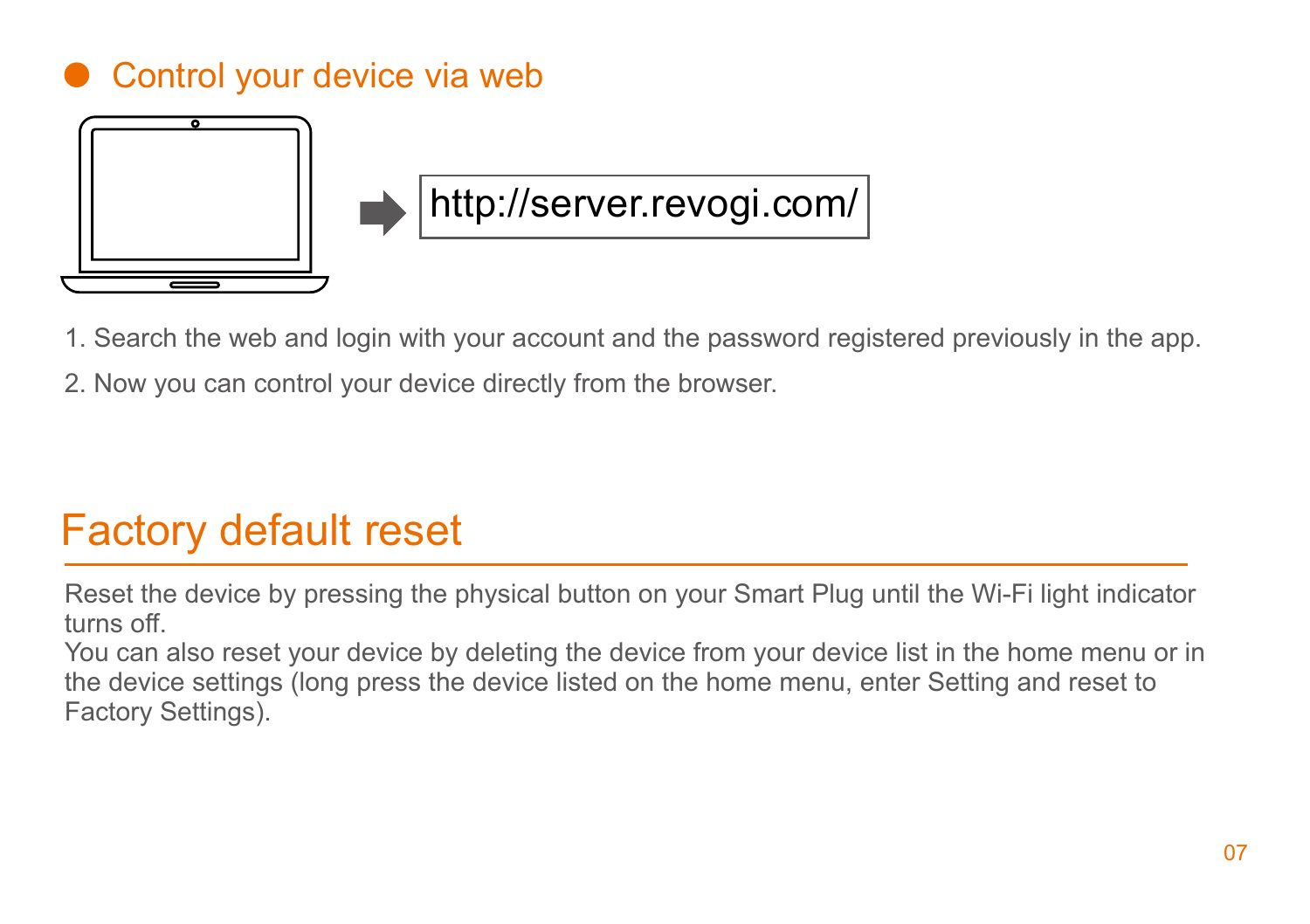# Real-time Power Consumption



Tap to return to homepage

 Tap to enter setting: Edit the product name/ Check the firmware version / Check the product information/ Switch on the reboot function

 Socket Reboot: When network disconnection is detected, the socket that the router is plugged into will restart your router automatically.

 $\langle \cdot \rangle$  Real-time watts reading, up to display 2400W.

# History Power Consumption



1. Monitor history power consumption displayed by kWh or the price.



- 2. Monitor history power consumption displayed by Hours, Days, Month.
- 3. Tap "newest" to check current power usage.
- 4. Check the past statistics even when the device is offline.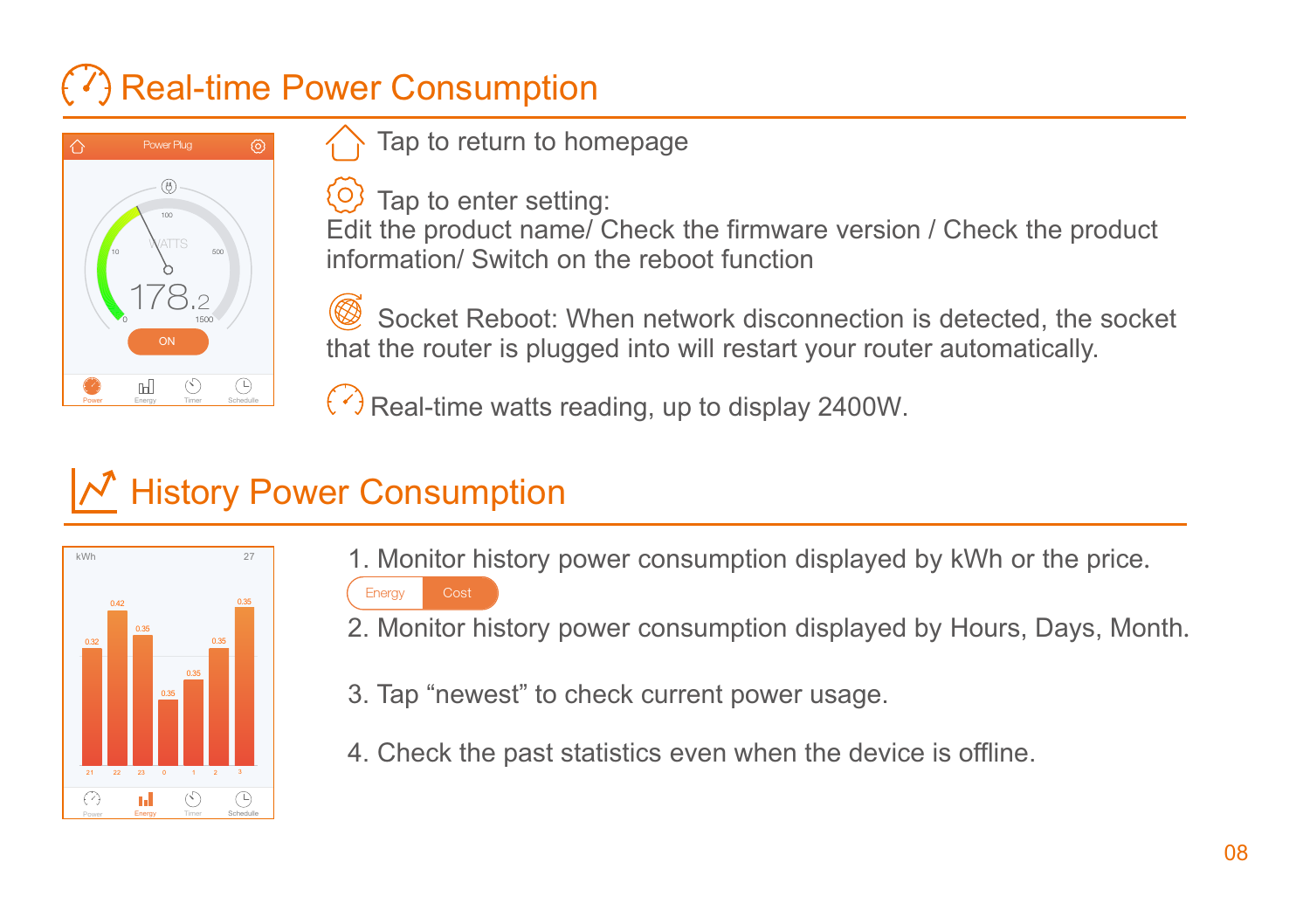# Timer



1. Slide to set the timer.

- 2. Set the timer by "quick buttons" in 30s/ 1min/ 5min/ 30min.
- 3. Cancel the timer after it started when you change your mind.

# **R**& Schedule Setting



1. Set up to 12 schedules for one Smart Power Plug.

2. Schedules are stored in the device, even if the device is disconnected from the internet or is not controlled by the smart phone. The schedule will still be activated.